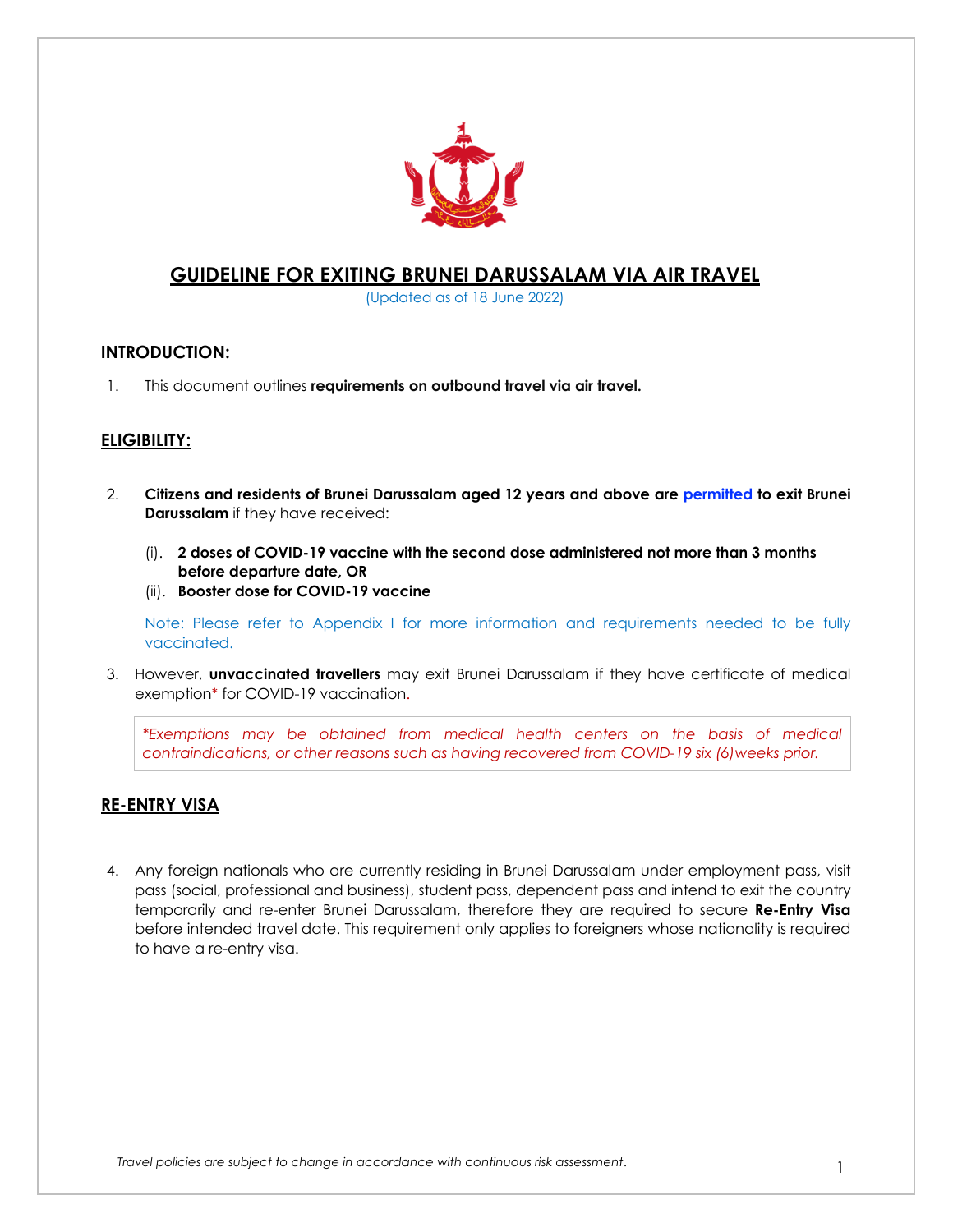### **OUTBOUND TRAVEL REQUIREMENTS**

#### **1. E-REGISTER REGISTRATION**

1.1. Prior to exiting Brunei Darussalam, **Brunei Citizens and Permanent Residents** are required to **complete registration via e-Register system on Ministry of Foreign Affairs (MFA) website**: http://www.mfa.gov.bn/Pages/eRegister.aspx

#### **2. TRAVEL MEDICAL INSURANCE WITH COVID-19 COVERAGE**

- 2.1 **Brunei Citizens and Permanent Residents are required to obtain Travel Medical Insurance with COVID-19 coverage (minimum coverage of BND\$20,000)** if they are travelling for short visit purpose. The insurance must be valid for the duration of their stay in the foreign country.
- 2.2 The following travellers are **exempted** from being required to obtain Travel Medical Insurance with COVID-19 coverage:
	- (a) Brunei Citizens and Permanent Residents who are travelling overseas for employment, studies as eligible dependant or hold a long term visa/immigration pass in the destination country;
	- (b) Permanent Residents who are traveling to their country of nationality; and
	- (c) Civil servants who are travelling for Government-sponsored official travel. Civil servants must show valid supporting document which states that they are on a Governmentsponsored official travel.

However, Brunei Citizens and Permanent Residents who are travelling overseas for employment, studying or as eligible dependent must adhere to all requirements in accordance with visa/immigration pass requirements.

#### **3. STUDENTS REGISTRATION**

- 3.1. **Students (Brunei Citizens and Permanent Residents) who will begin their studies overseas or will be returning to the country of studies** must complete online registration forms via the following links:
	- (a) Registration Form for returning to country of studies: bit.ly/pendaftarankeluarnegeri
	- (b) Registration Form for Private Student: bit.ly/pendaftaranprivatestuden

#### **4. DESTINATION COUNTRY REQUIREMENTS**

- 4.1. It is travellers' responsibility to fulfil any other requirements as required by the destination country.
- 4.2. Should destination countries require travellers to undergo RT-PCR test or ART before departure, traveller may undergo RT-PCR test at health center or private health clinic that provides services for RT-PCR test or ART at certified ART centers as listed in Appendix II.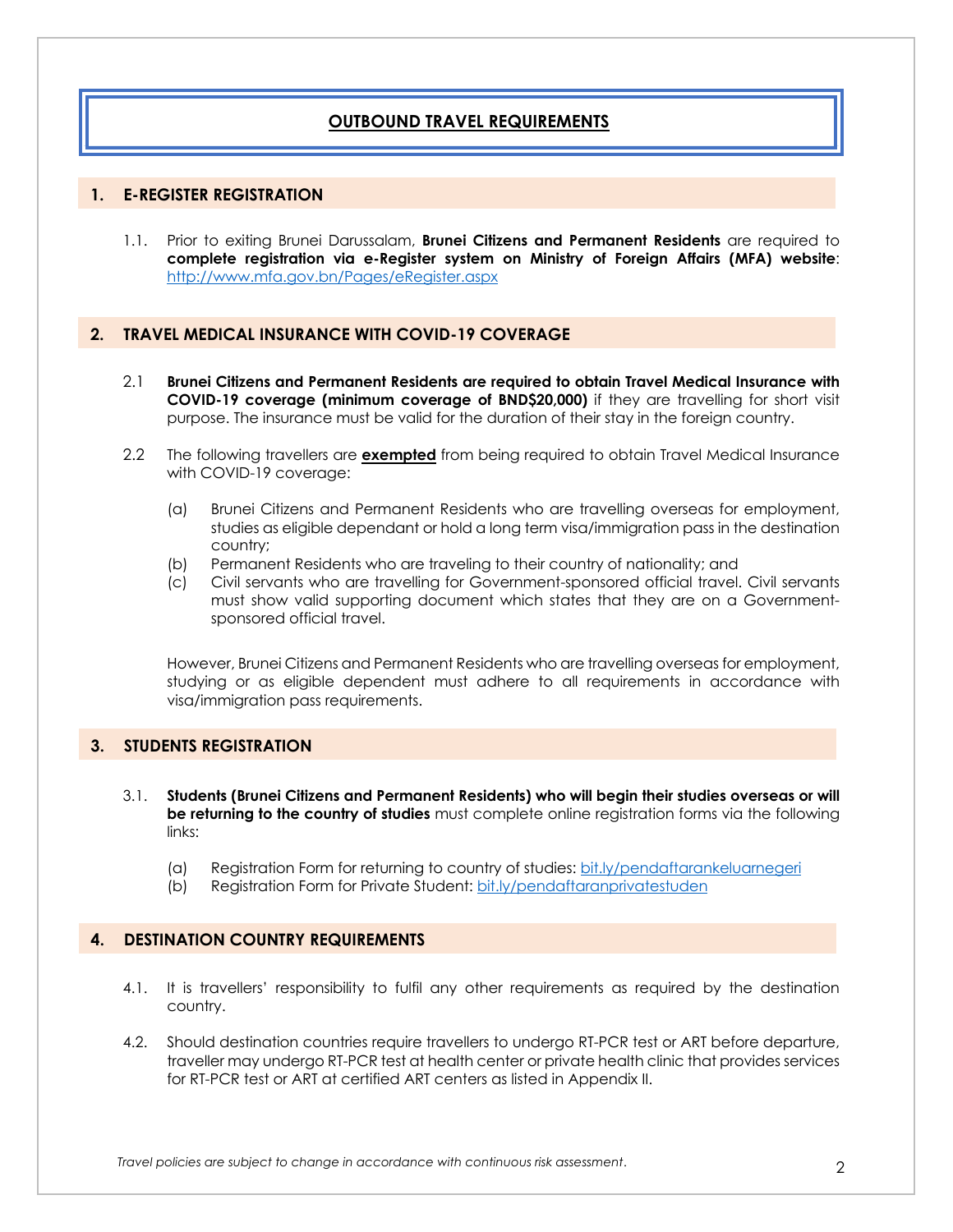### **5. DOCUMENTS**

5.1. Upon check-in at the airport / arrival at the airport, traveller will be required to present to airline/immigration **ALL valid travel documents**. **Please refer to Outbound Travel Checklist.**

### **6. RETURN TO BRUNEI DARUSSALAM**

6.1. Travellers will need to comply with **all inbound requirements and health protocols** upon their return to Brunei Darussalam. Please refer to Guidelines for entry into Brunei Darussalam via air travel.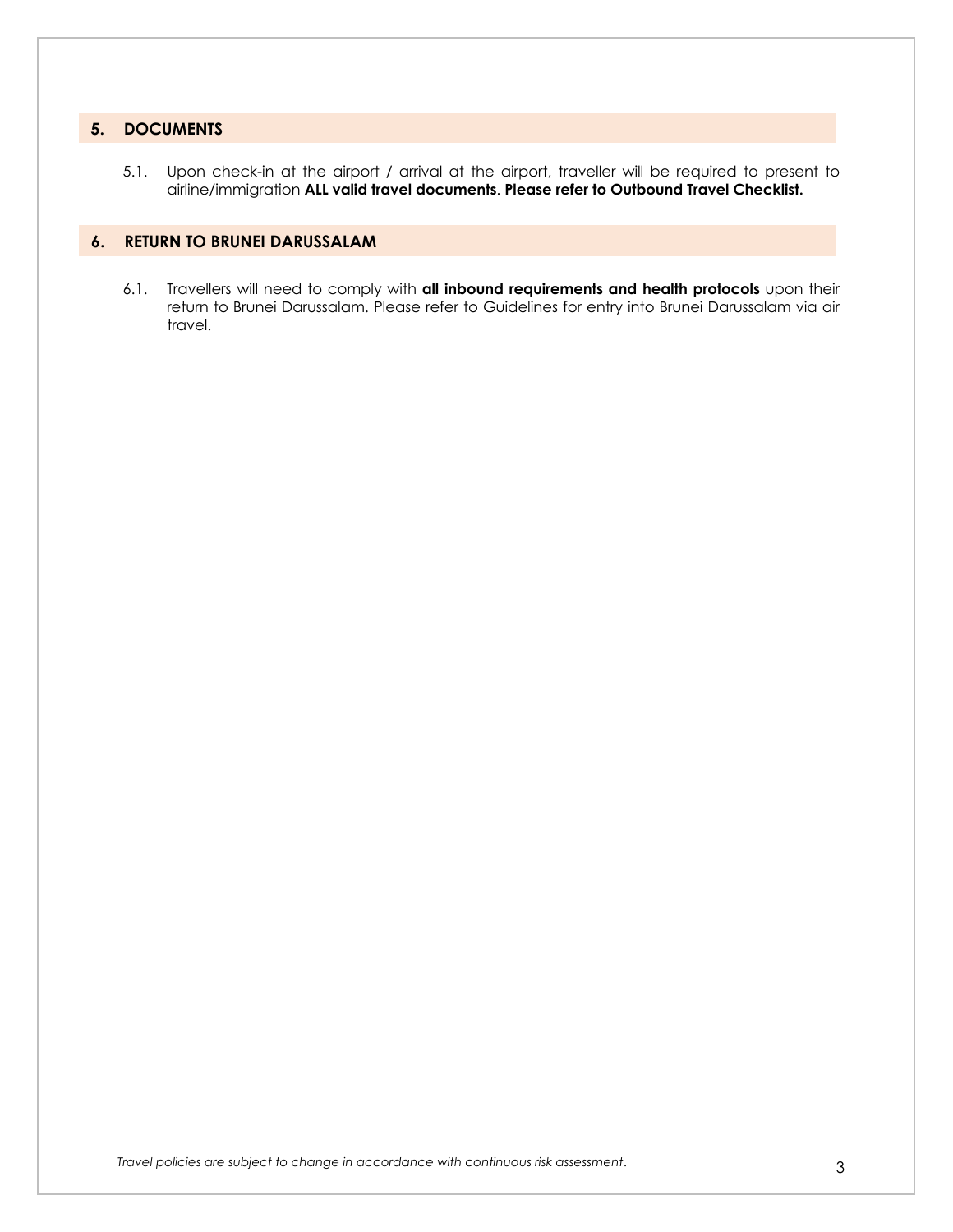# **CHECKLIST**

| <b>OUTBOUND TRAVEL REQUIREMENTS</b>                                                                                                                                                                                                                                                                            | <b>INDIVIDUALS AGED</b><br><b>12 YEARS &amp; ABOVE</b>                                                        | <b>INDIVIDUALS BELOW</b><br><b>12 YEARS OLD</b>       | <b>UNVACCINATED</b><br><b>TRAVELLERS</b>                        |
|----------------------------------------------------------------------------------------------------------------------------------------------------------------------------------------------------------------------------------------------------------------------------------------------------------------|---------------------------------------------------------------------------------------------------------------|-------------------------------------------------------|-----------------------------------------------------------------|
| <b>Vaccination Record</b>                                                                                                                                                                                                                                                                                      |                                                                                                               |                                                       |                                                                 |
| Obtained:<br>COVID-19<br>Second<br>dose<br>of<br>٠<br>vaccine not more than 3 months<br>before departure; OR<br>Booster dose for COVID-19<br>vaccine                                                                                                                                                           |                                                                                                               | Not required to<br>fulfill vaccination<br>requirement | Certificate of medical<br>exemption for<br>COVID-19 vaccination |
| <b>Travel Medical Insurance with</b><br><b>COVID-19 Coverage</b>                                                                                                                                                                                                                                               |                                                                                                               |                                                       |                                                                 |
| (Minimum coverage of BND\$20,000)                                                                                                                                                                                                                                                                              |                                                                                                               |                                                       |                                                                 |
| Valid for the duration of stay in<br>the foreign country                                                                                                                                                                                                                                                       | Only required for Brunei Citizens & Permanent Residents exiting Brunei<br>Darussalam for short-visit purpose. |                                                       |                                                                 |
| Please refer to Paragraph 2.2 for list of outbound travellers who are exempted from being required to obtain<br>٠<br>Travel Medical Insurance with COVID-19 coverage.<br><b>E-Register via MFA website</b><br>http://www.mfa.gov.bn/Pages/eRe<br>gister.aspx.<br>Completed before exiting Brunei<br>Darussalam |                                                                                                               |                                                       |                                                                 |
| <b>Re-Entry Visa</b>                                                                                                                                                                                                                                                                                           |                                                                                                               |                                                       |                                                                 |
| Only applies to foreigners whose<br>nationality is required to obtain<br>Re-entry Visa.                                                                                                                                                                                                                        |                                                                                                               |                                                       |                                                                 |
| <b>Other requirements</b>                                                                                                                                                                                                                                                                                      |                                                                                                               |                                                       |                                                                 |
| Please refer to other requirements<br>enforced by Destination Country                                                                                                                                                                                                                                          |                                                                                                               |                                                       |                                                                 |